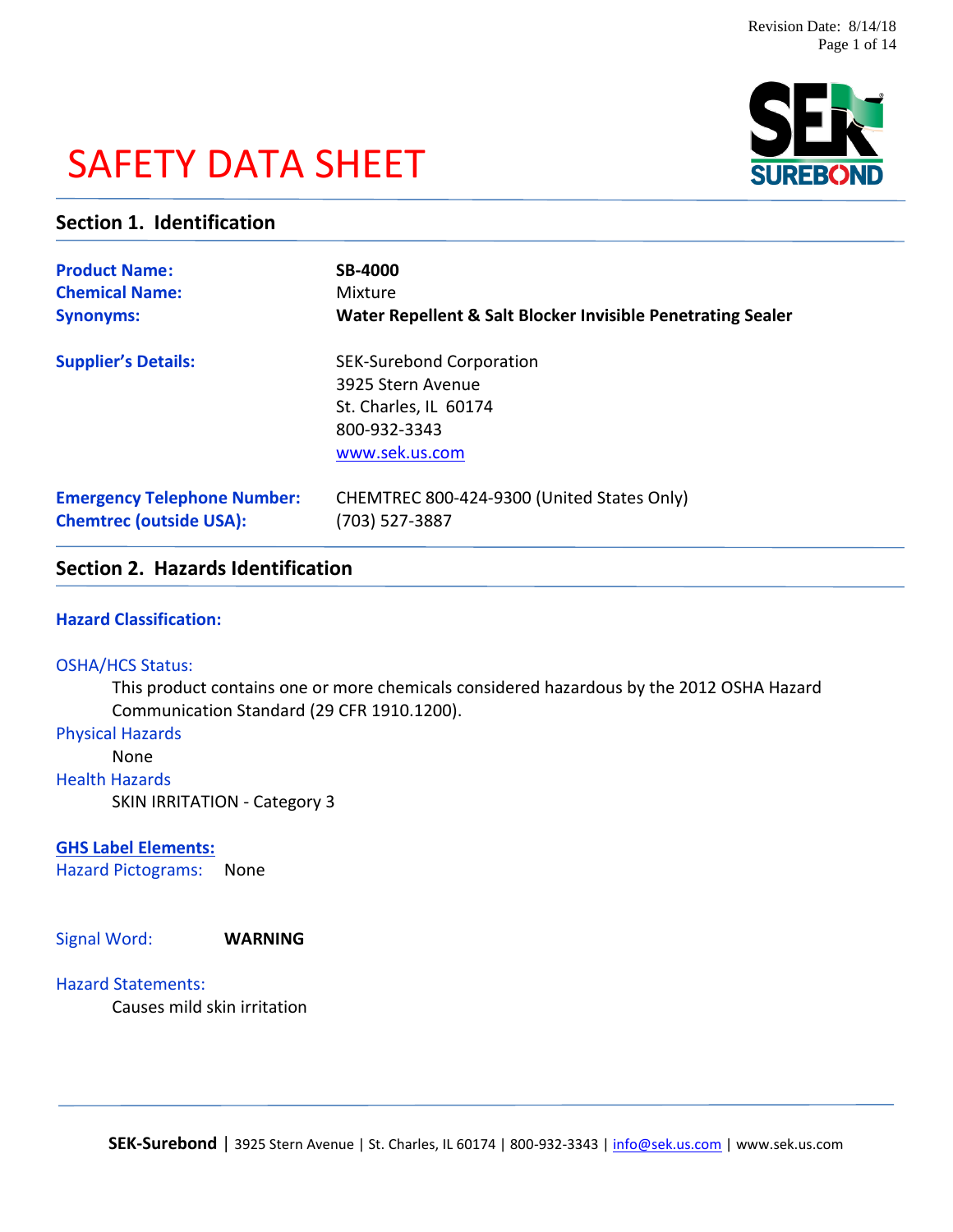#### **Precautionary Statements:** Prevention:

Keep out of reach of children Keep only in original container Use only outdoors in a well ventilated area. Wear protective gloves, clothing, face and eye protection Wash thoroughly after handling

# Response:

**IF ON SKIN:** Wash with plenty of soap and water. Get medical attention if irritation occurs. Take off contaminated clothing and wash before reuse. **IF IN EYES:** Rinse cautiously with water for several minutes. Remove contact lenses, if present and easy to do. Continue rinsing. Get medical attention if eye irritation persists. **IN CASE OF FIRE:** Use water, water fog, CO<sub>2</sub> or alcohol resistant foam to extinguish. Do NOT use dry chemical.

# Storage:

Keep only in original packaging. Keep in a cool, well ventilated place. Do not allow to freeze.

# Disposal:

Dispose of contents and container to appropriate waste site or reclaimer in accordance with all applicable laws, regulations, and product characteristics at time of disposal.

# Other hazards:

May generate flammable hydrogen gas. Avoid contact with water, alcohols, acidic, basic or oxidizing materials.

# **Section 3. Composition/Information on Ingredients**

| <b>Substance/Mixtures</b>             | Mixture                                                             |
|---------------------------------------|---------------------------------------------------------------------|
| <b>Chemical Nature:</b>               | Silicone emulsion                                                   |
| <b>Other Means of Identification:</b> | SB-4000 Water Repellent & Salt Blocker Invisible Penetrating Sealer |

# **CAS number/other identifiers:**

CAS Number: Mixture

| <b>Chemical Name</b> | <b>CAS-No.</b> | <b>Concentration</b> |
|----------------------|----------------|----------------------|
| Triethoxyoctylsilane | 2943-75-1      | $2 - 5$ % by weight  |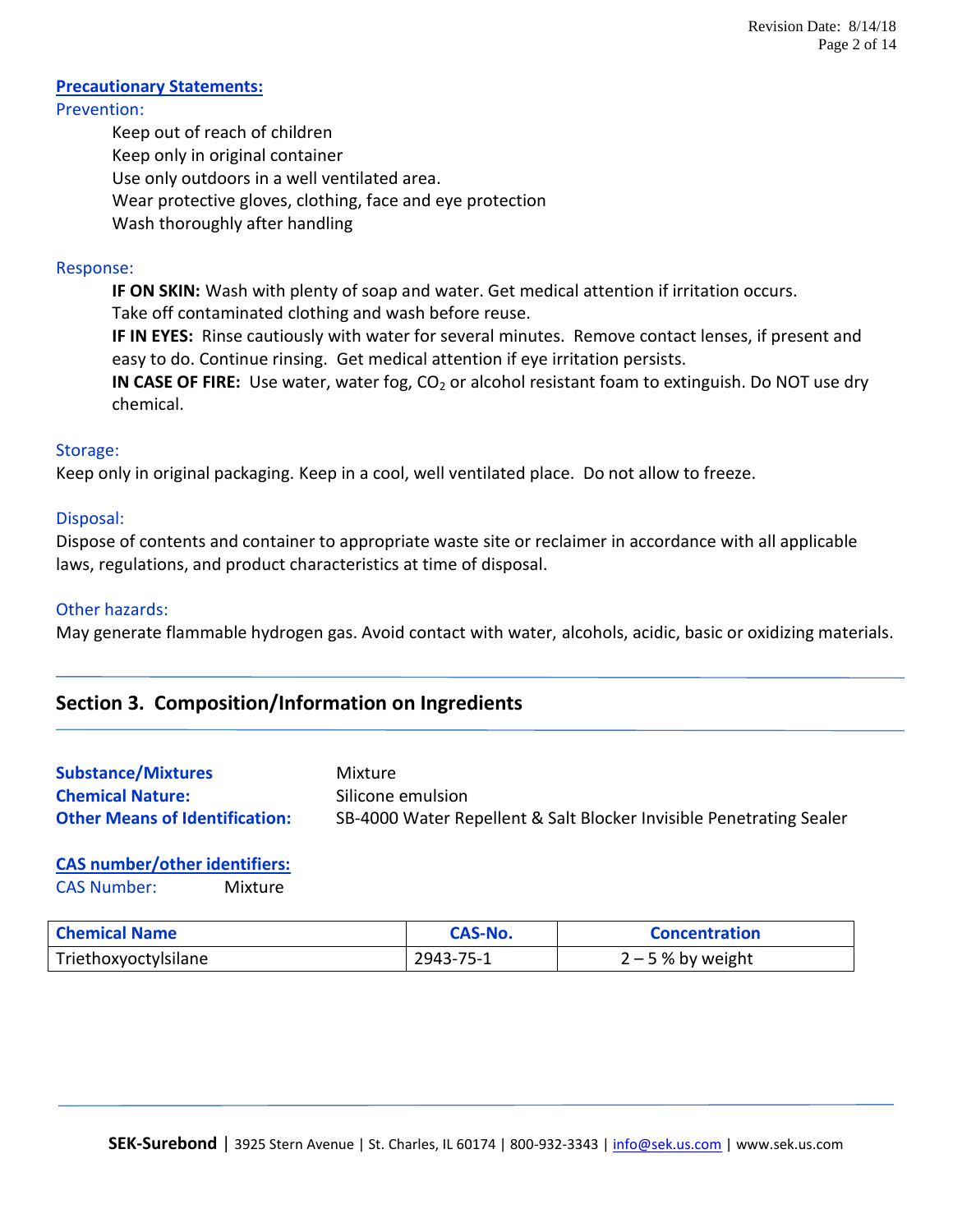# **Section 4. First Aid Measures**

#### **Description of necessary first aid measures:**

#### Inhalation:

Move to fresh air. If breathing stops, provide artificial respiration. If breathing is difficult, give oxygen. Get medical attention immediately.

#### Skin Contact:

Wash thoroughly after handling. Remove contaminated clothing and shoes. Get medical attention if irritation persists. Wash contaminated clothing before reuse. Destroy or thoroughly clean contaminated shoes.

#### Eye Contact:

Immediately flush with plenty of water for at least 15 minutes. If easy to do, remove contact lenses if present. Get medical attention if irritation persists.

#### Ingestion:

Call a physician or poison control center if you feel unwell. Only induce vomiting at the instruction of medical personnel. Never give anything by mouth to an unconscious person.

#### **Most Important Symptoms/Effects, both acute and delayed:**

Causes skin irritation.

#### **Protection of First Aiders**

First Aid responders should pay attention to self-protection, and use the recommended personal protective equipment when the potential for exposure exists.

#### Notes to physician:

Treat symptomatically and supportively.

# **Section 5. Fire-fighting Measures**

| <b>General Fire Hazards:</b>           | Not Applicable                                                       |
|----------------------------------------|----------------------------------------------------------------------|
| <b>Extinguishing Media:</b>            |                                                                      |
| <b>Suitable Extinguishing Media:</b>   | Alcohol-resistant foam<br>Carbon Dioxide: CO2<br>Water Mist<br>Water |
| <b>Unsuitable Extinguishing Media:</b> | Dry chemical                                                         |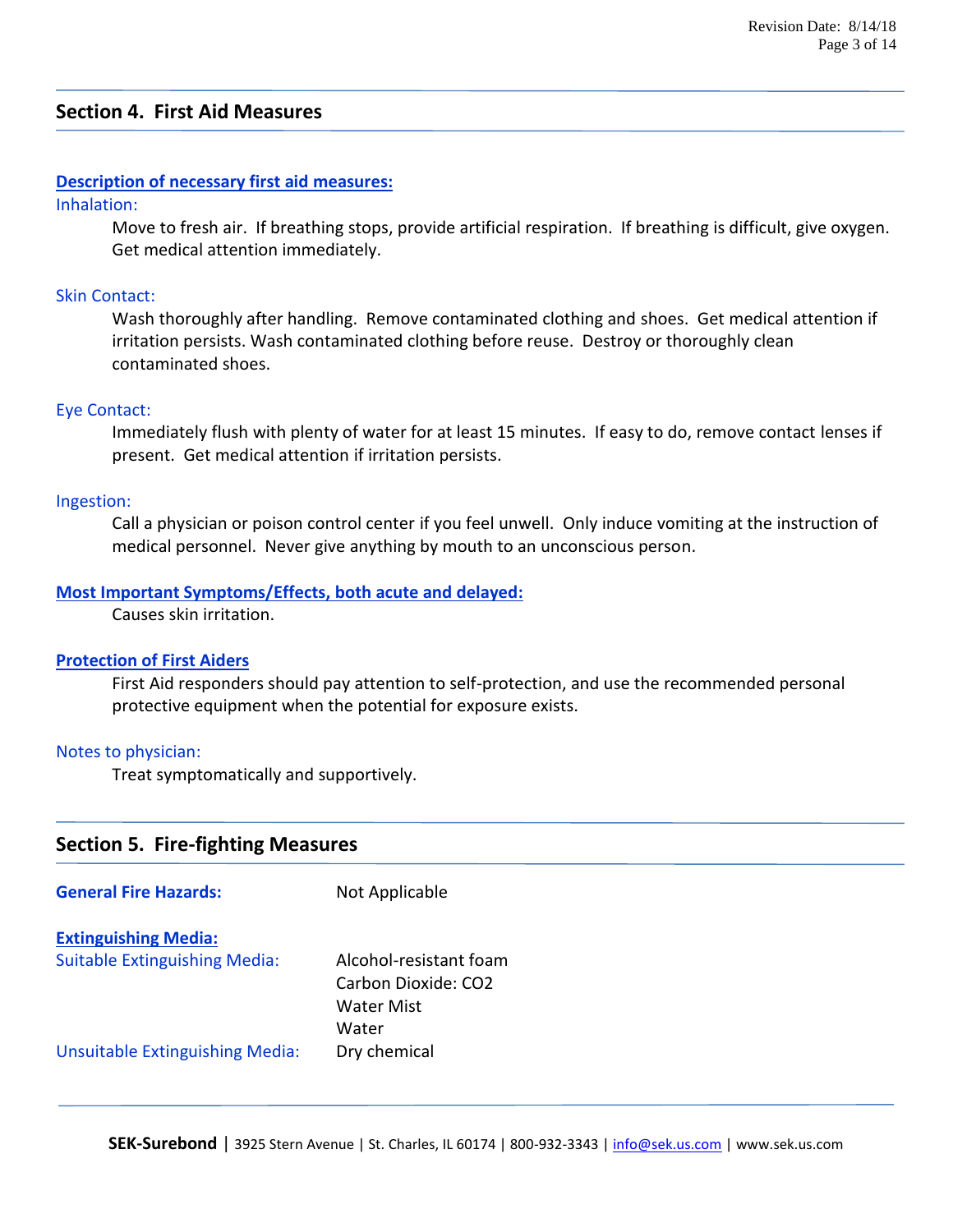| <b>Special hazards arising from</b>    |                                                                                                                                                                                                                                                                             |
|----------------------------------------|-----------------------------------------------------------------------------------------------------------------------------------------------------------------------------------------------------------------------------------------------------------------------------|
| the substance or mixture:              | Exposure to combustion products may be a hazard to health. Applying<br>foam will release significant amounts of hydrogen gas that can be<br>trapped under the foam blanket.                                                                                                 |
| <b>Hazardous combustion products:</b>  | Carbon oxides<br>Silicon oxides                                                                                                                                                                                                                                             |
|                                        | Formaldehyde                                                                                                                                                                                                                                                                |
| <b>Specific extinguishing methods:</b> | Use extinguishing measures that are appropriate to local circumstances<br>and the surrounding environment.<br>Use water spray to cool unopened containers.                                                                                                                  |
|                                        | Do not allow extinguishing medium to contact container contents. Most<br>fire extinguishing media will cause hydrogen evolution and once the fire<br>is put out, may accumulate in poorly ventilated or confined areas and<br>result in flash fire of explosion if ignited. |
|                                        | Collect contaminated fire extinguishing water separately. This must not<br>be discharged into drains.                                                                                                                                                                       |
|                                        | Fire residues and contaminated fire extinguishing water must be                                                                                                                                                                                                             |
|                                        | disposed of in accordance with local regulations.                                                                                                                                                                                                                           |
|                                        | Remove undamaged containers from fire area if it is safe to do so.                                                                                                                                                                                                          |
|                                        | Evacuate area.                                                                                                                                                                                                                                                              |

#### Special Protective Equipment for fire-fighters:

In the event of fire, wear self-contained breathing apparatus. Use personal protective equipment.

# **Section 6. Accidental Release Measures**

#### **Personal Precautions, Protective Equipment and Emergency Procedures**

Wear appropriate personal protective equipment.

#### **Environmental Precautions:**

Avoid release to the environment.

#### **Methods and Materials for Containment and Cleaning Up**

Absorb spill with vermiculite or other inert material, then place in a container for chemical waste. Large spillages: Flush spill area with water spray. Prevent runoff from entering drains, sewers or streams. Dike for later disposal.

#### Notification Procedures:

In the event of a spill or accidental release, notify relevant authorities in accordance with all applicable regulations.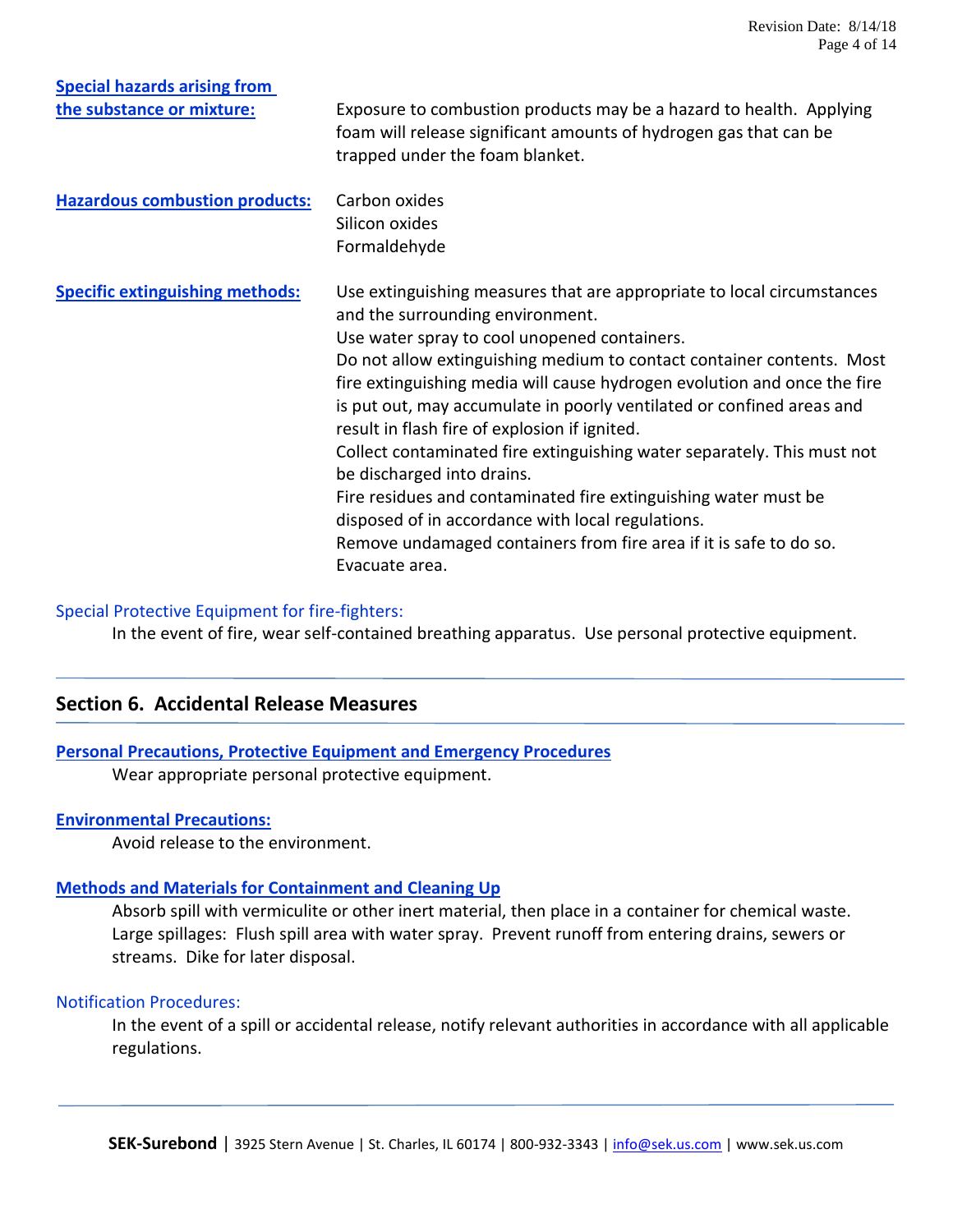# **Section 7. Handling and Storage**

## **Precautions for safe handling:**

Avoid breathing mist or vapors. Avoid contact with eyes, skin and clothing. Do not taste or swallow. Use only with adequate ventilation. Wash thoroughly after handling. Minimize exposure to air.

# **Conditions for Safe Storage, Including any Incompatibilities:**

Keep container tightly closed and in a well-ventilated place. Store away from heat. Do not allow to freeze.

#### **Storage stability:**

Shelf life, use within: 24 months

# **Section 8. Exposure Controls/Personal Protection**

#### **Control Parameters**

#### **Occupational Exposure Limits**

Contains no substances with occupational exposure limit values.

#### **Hazardous components without workplace control parameters**

| <b>Ingredients</b>   | <b>CAS-No.</b>   |  |
|----------------------|------------------|--|
| Triethoxyoctylsilane | $12943 - 75 - 1$ |  |

#### **Occupational exposure limits of decomposition products**

| <b>Ingredients</b> | <b>CAS-No.</b> | <b>Value Type (form of</b><br>exposure) | <b>Control Parameters /</b><br><b>Permissible Concentration</b> | <b>Basis</b> |
|--------------------|----------------|-----------------------------------------|-----------------------------------------------------------------|--------------|
| Ethanol            | $64 - 17 - 5$  | <b>TWA</b>                              | $1000$ ppm                                                      | NIOSH REL,   |
|                    |                |                                         | 1900 mg/m $3$                                                   | OSHA Z-1     |
|                    |                | <b>STEL</b>                             | $1,000$ ppm                                                     | <b>ACGIH</b> |

## **Exposure Controls:**

#### Appropriate Engineering Controls:

Processing may form hazardous compounds (see section 10). Ensure adequate ventilation, especially in confined areas. Minimize workplace exposure concentrations.

**Individual Protection Measures, Such As Personal Protective Equipment** Respiratory Protection: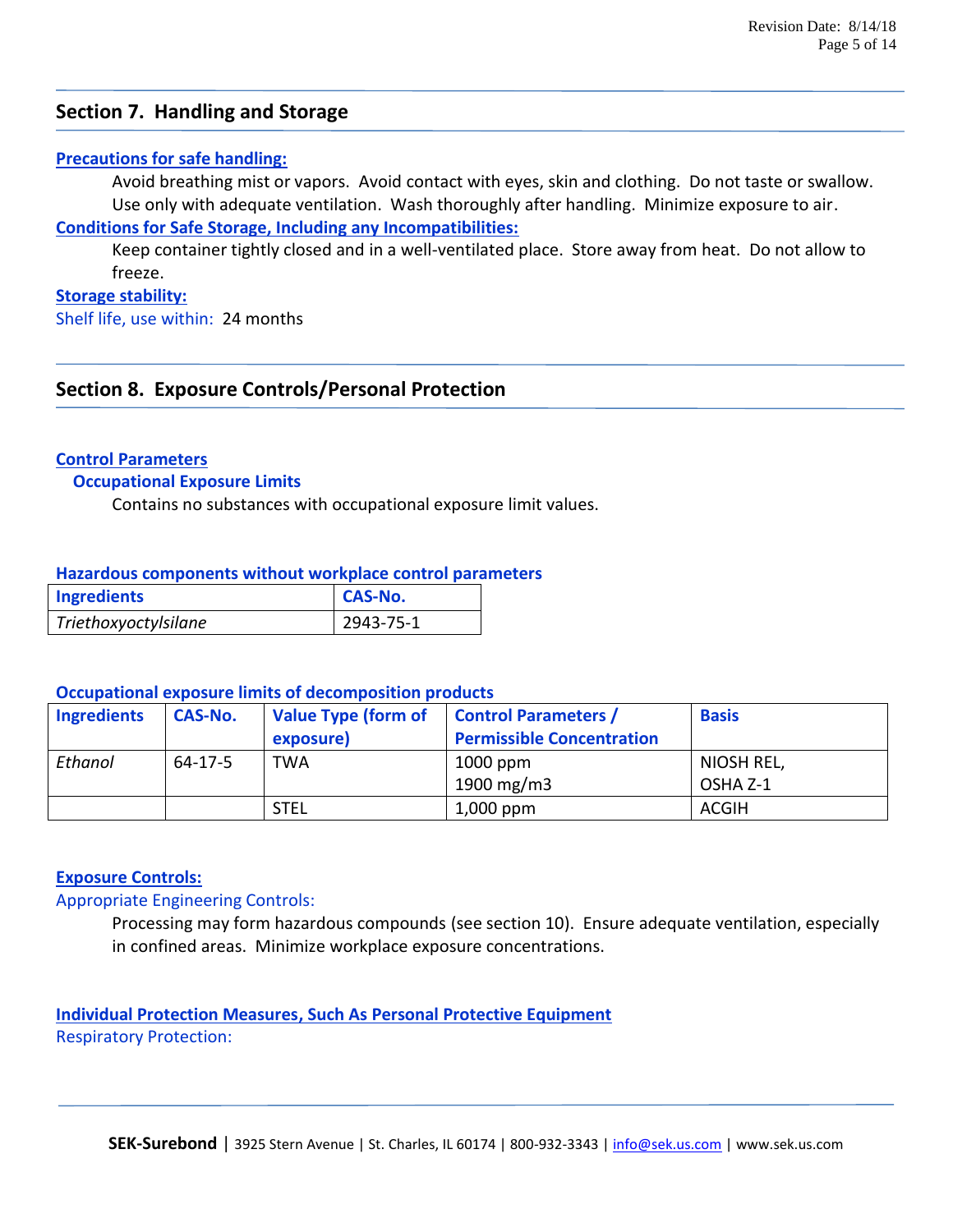General and local exhaust ventilation is recommended to maintain vapor exposures below recommended limits. Where concentrations are above recommended limits or are unknown, appropriate respiratory protection should be worn. Follow OSHA respirator regulations (29 CFR 1910.134) and use NIOSH/MSHA approved respirators. Protection provided by air purifying respirators against exposure to any hazardous chemical is limited. Use a positive pressure air supplied respirator if there is any potential for uncontrolled release, exposure levels are unknown, or any other circumstance where air purifying respirators may not provide adequate protection.

#### **Eye/Face Protection:**

Wear safety glasses with side shields (or goggles) and a face shield. Wear a full-face respirator, if needed.

#### **Skin and Body Protection:**

Select appropriate protective clothing based on chemical resistance data and an assessment of the local exposure potential.

Skin contact must be avoided by using impervious protective clothing (gloves, aprons, boots, etc.)

## **Hygiene Measures:**

Ensure that eye flushing systems and safety showers are located close to the working place. When using do not eat, drink or smoke. Wash contaminated clothing before re-use. These precautions are for room temperature handling. Use at elevated temperature or aerosol/spray applications may require added precautions.

# **Section 9. Physical and Chemical Properties**

## **Information on basic physical and chemical properties**

| Appearance                           |                          |
|--------------------------------------|--------------------------|
| <b>Physical State:</b>               | Liquid                   |
| Color:                               | White                    |
| Odor:                                | Slight                   |
| <b>Odor Threshold:</b>               | No data available        |
| $pH$ :                               | $5 - 7$                  |
| <b>Melting Point/Freezing Point:</b> | $0^{\circ}$ C, estimated |
| Initial Boiling Point & Range:       | $100^\circ$ C            |
| <b>Flash Point:</b>                  | 118° C, estimated        |
|                                      | Method: Seta closed cup  |
| <b>Evaporation Rate:</b>             | No data available        |
| Flammability (solid, gas):           | No data available        |
| <b>Upper Explosion Limit:</b>        | No data available        |
| Lower Explosion Limit:               | No data available        |
| <b>Vapor Pressure:</b>               | No data available        |
| <b>Relative Vapor Density:</b>       | No data available        |
| <b>Relative Density:</b>             | .95 – 1.05               |
|                                      |                          |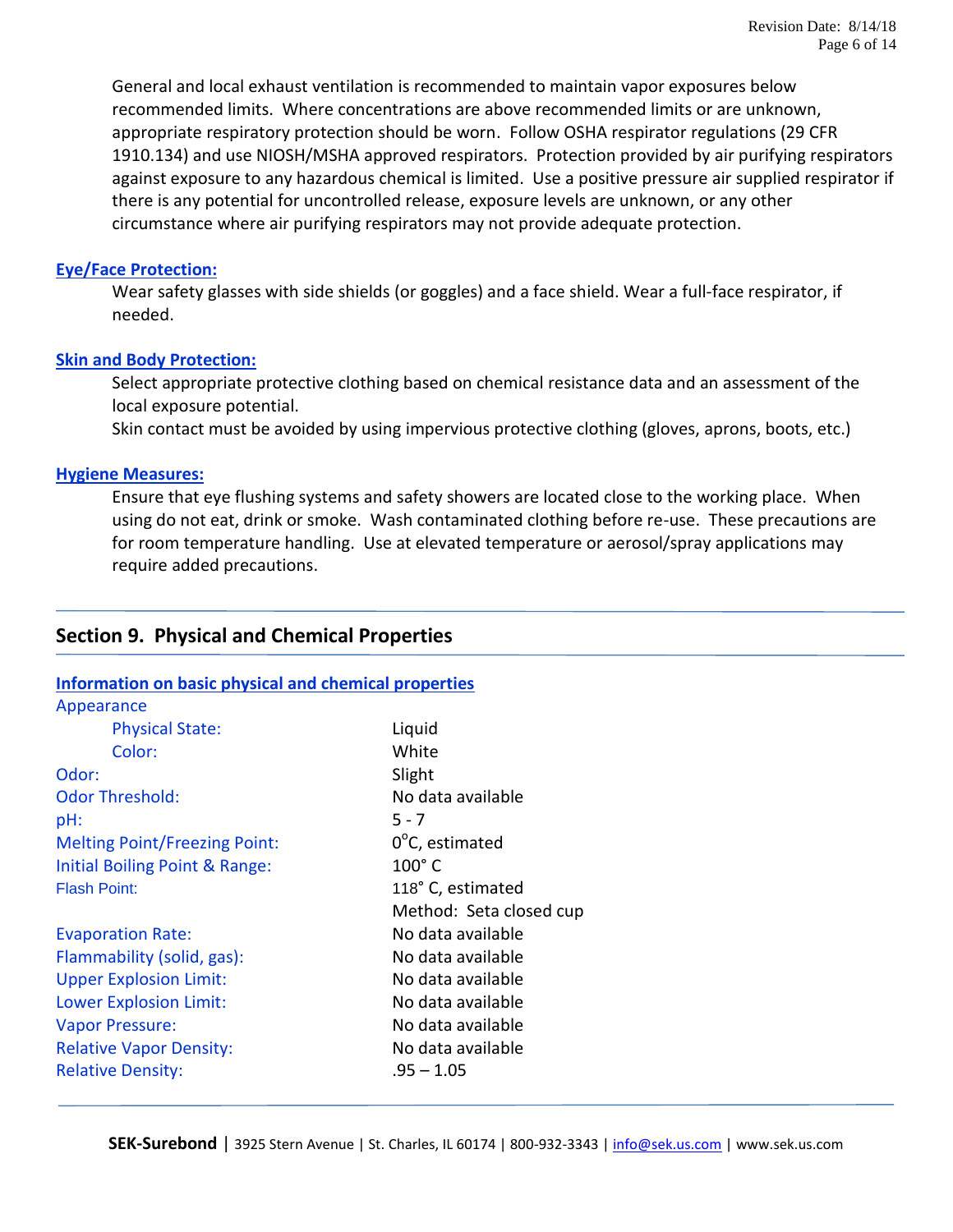| Dispersable                                              |
|----------------------------------------------------------|
|                                                          |
| No data available                                        |
| No data available                                        |
| No data available                                        |
| $50$ cSt                                                 |
| Not explosive                                            |
| The substance or mixture is not classified as oxidizing. |
| No data available                                        |
|                                                          |

# **Section 10. Stability and Reactivity**

#### Reactivity:

Contact with water liberates highly flammable gases. Chemical Stability: Stable under normal conditions.

Possibility of Hazardous Reactions:

Use at elevated temperatures may form highly hazardous compounds. Can react with strong oxidizing agents. Product may evolve flammable hydrogen gas on contact with water, alcohols, acidic or basic materials, many metals or metallic compounds and can form explosive mixtures in air. When heated to temperatures above 150° C (300° F) in the presence of air, product can form formaldehyde vapors. Safe handling conditions may be maintained by keeping vapor concentrations within the occupational exposure limit for formaldehyde. Formaldehyde may cause cancer. It is also toxic by inhalation, skin absorption and ingestion, corrosive to skin and eyes, and may cause skin sensitization and respiratory irritation. See OSHA formaldehyde standard, 29 CFR 1910.1048. Hazardous decomposition products will be formed upon contact with water or humid air. Hazardous decomposition products will be formed at elevated temperatures.

#### Conditions to Avoid:

Exposure to moisture. Incompatible Materials: Oxidizing agents **Water** Hazardous Decomposition Products:

Contact with water or humid air: Ethanol Thermal Decomposition: Formaldehyde

# **Section 11. Toxicological Information**

**Likely Routes of Exposure** Inhalation

**SEK-Surebond** | 3925 Stern Avenue | St. Charles, IL 60174 | 800-932-3343 | [info@sek.us.com](mailto:info@sek.us.com) | www.sek.us.com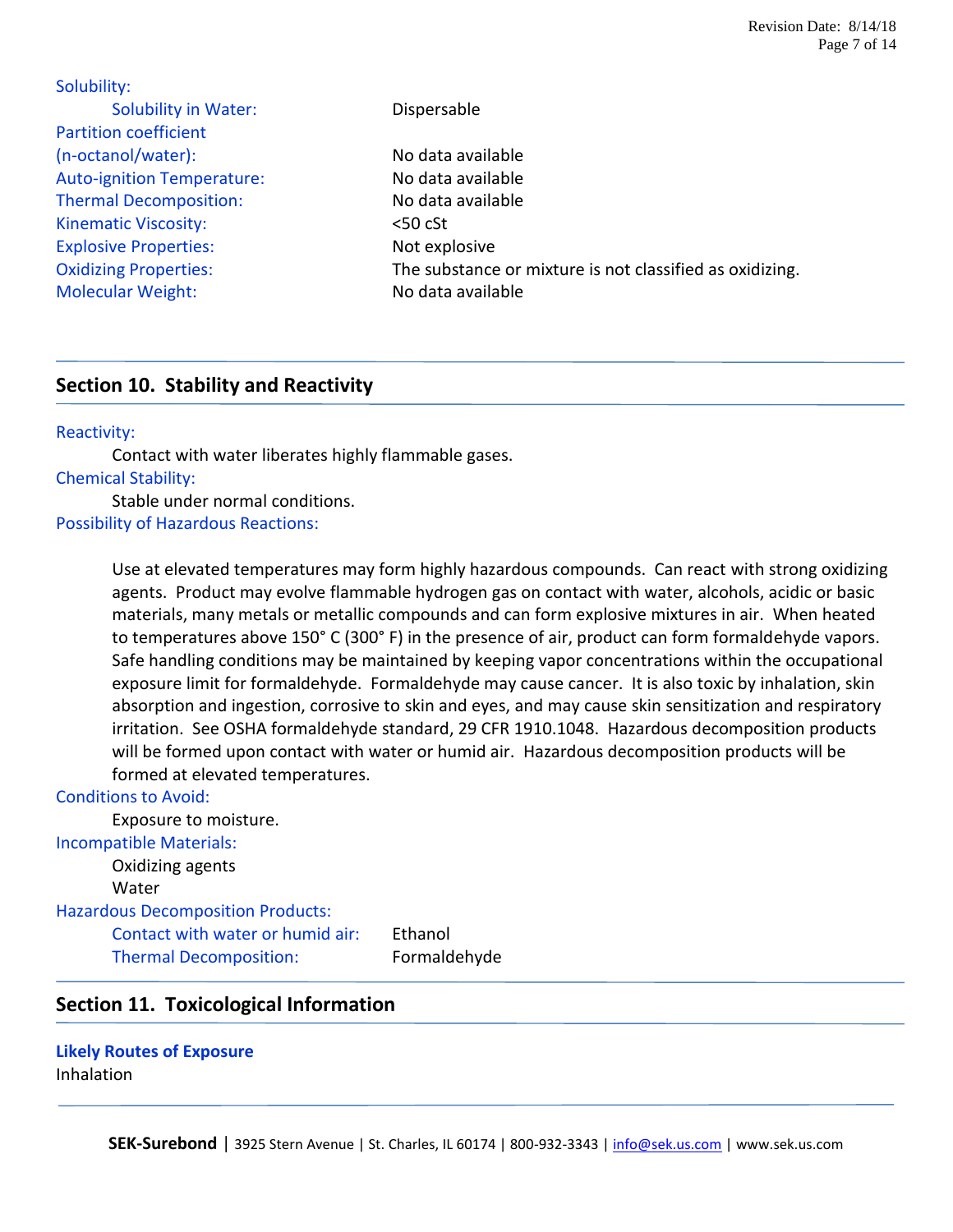Ingestion Skin Contact Eye Contact

#### **Acute Toxicity**

Not classified based on available information.

#### Product:

| <b>Acute Oral Toxicity:</b> | Acute toxicity estimate: > 5,000 mg/kg (by calculation)                                                                 |
|-----------------------------|-------------------------------------------------------------------------------------------------------------------------|
| Ingredients:                |                                                                                                                         |
| Triethoxyoctylsilane:       |                                                                                                                         |
| Acute oral toxicity:        | LD50 (Rat): $> 5,110$ mg/kg<br>Assessment: The substance or mixture has no acute dermal toxicity<br>based on test data. |
| Acute dermal toxicity:      | LD50 (Rat): 6730 mg/kg<br>Assessment: The substance or mixture has no acute dermal toxicity<br>based on test data.      |
| .                           |                                                                                                                         |

# **Skin Corrosion/Irritation**

# Product:

Causes skin irritation.

#### Ingredients:

Triethoxyoctylsilane: Species: Rabbit Result: Skin Irritation (based on test data)

## **Serious Eye Damage/Eye Irritation**

#### Product:

Not classified based on available information.

#### Ingredients:

Triethoxyoctylsilane: Species: Rabbit Result: No eye irritation (based on test data)

## **Respiratory or Skin Sensitization**

| <b>Respiratory Sensitization:</b> | Not classified based on available information. |
|-----------------------------------|------------------------------------------------|
| <b>Skin Sensitization:</b>        | Not classified based on available information. |

#### **Germ Cell Mutagenicity**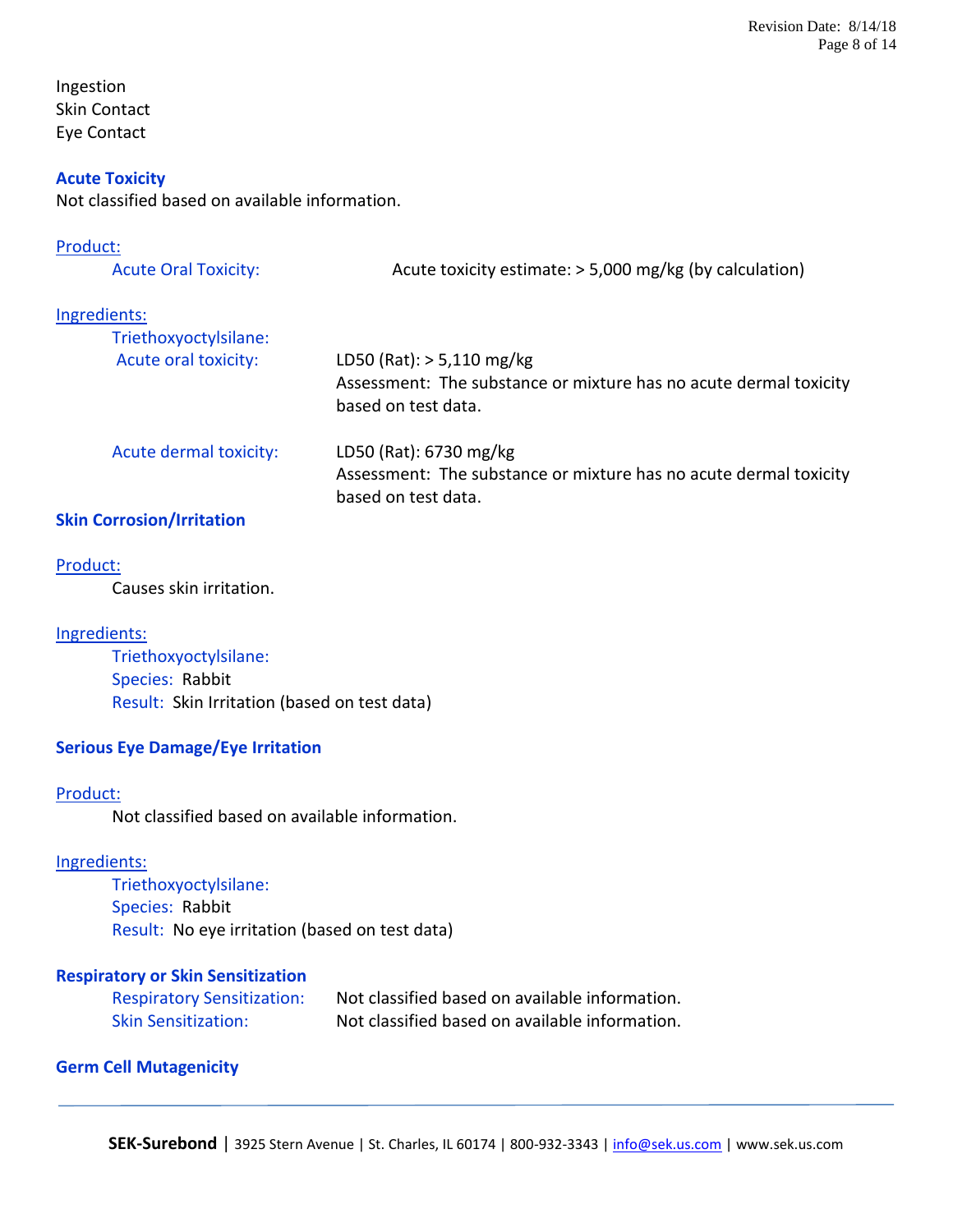Not classified based on available information

#### Ingredients:

| Triethoxyoctylsilane:  |                                                               |
|------------------------|---------------------------------------------------------------|
| Genotoxicity in vitro: | Test Type: Mutagenicity (in vitro mammalian cytogenetic test) |
|                        | Result: Negative                                              |
|                        | Remarks: Based on test data                                   |

#### **Carcinogenicity**

Not classified based on available information.

- IARC No ingredient of this product present at levels greater than or equal to 0.1% is identified as probable, possible or confirmed human carcinogen by IARC.
- OSHA No ingredient of this product present at levels greater than or equal to 0.1% is identified as a carcinogen or potential carcinogen by OSHA.
- NTP No ingredient of this product present at levels greater than or equal to 0.1% is identified as a known or anticipated by NTP.

#### **Reproductive Toxicity**

Not classified based on available information.

#### Ingredients:

| Triethoxyoctylsilane:        |                                                                                                                                                                                                                                                                 |
|------------------------------|-----------------------------------------------------------------------------------------------------------------------------------------------------------------------------------------------------------------------------------------------------------------|
| <b>Effects on Fertility:</b> | Test Type: Combined repeated dose toxicity study with the<br>reproduction/developmental toxicity screening test.<br>Species: Rat, male and female<br>Application Route: Ingestion<br>Symptoms: No effects on fertility.<br>Remarks: Based on test data.         |
| <b>Effects on Fetal</b>      |                                                                                                                                                                                                                                                                 |
| Development:                 | Test Type: Combined repeated dose toxicity study with the<br>reproduction/developmental toxicity screening test.<br>Species: Rat, male and female<br>Application Route: Ingestion<br>Symptoms: No effects on fetal development.<br>Remarks: Based on test data. |
| <b>Reproductive Toxicity</b> |                                                                                                                                                                                                                                                                 |
| Assessment:                  | No evidence of adverse effects on sexual function and fertility, or on<br>development, based on animal experiments.                                                                                                                                             |

## **STOT-single exposure**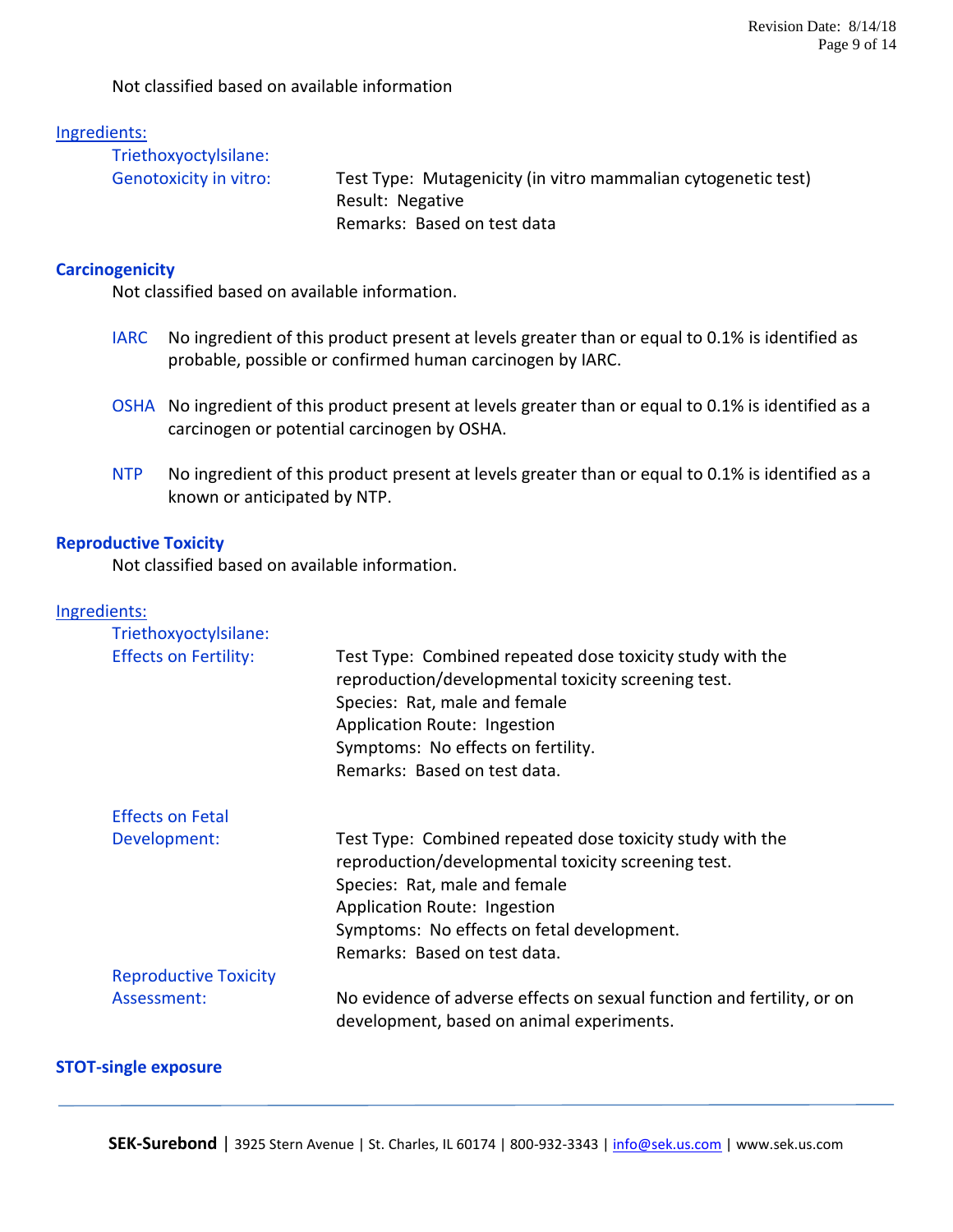Not classified based on available information.

#### **STOT-repeated exposure**

Not classified based on available information.

#### Ingredients:

Triethoxyoctylsilane: Routes of Exposure: Ingestion

Assessment: No significant health effects observed in animals at concentrations of 100 mg/kg bw or less.

#### **Repeated Dose Toxicity**

Ingredients: Triethoxyoctylsilane: Species: Rat Application Route: Ingestion Remarks: See reference to similar chemistry below in section 'Further Information'.

#### **Aspiration Toxicity**

Not classified based on available information.

#### **Further Information**

#### Triethoxyoctylsilane:

Remarks: Findings from a combined repeated-dose toxicity study with reproductive/developmental screening endpoints on n-octyltriethoxysilane have shown neurological effects in rats at high doses (1000 mg/kg). Paralysis and paresis of the limbs and demyelination of the brain, spinal cord, sciatic and tibial nerves was noted in some animals.

# **Section 12. Ecological Information**

#### **EcoToxicity**

**Acute Toxicity** Ingredients: Triethoxyoctylsilane: Toxicity to daphnia and Other aquatic invertebrates: EC50 (Daphnia sp.): > 0.049 mg/l Exposure time: 48 h Method: OECD Test Guideline 202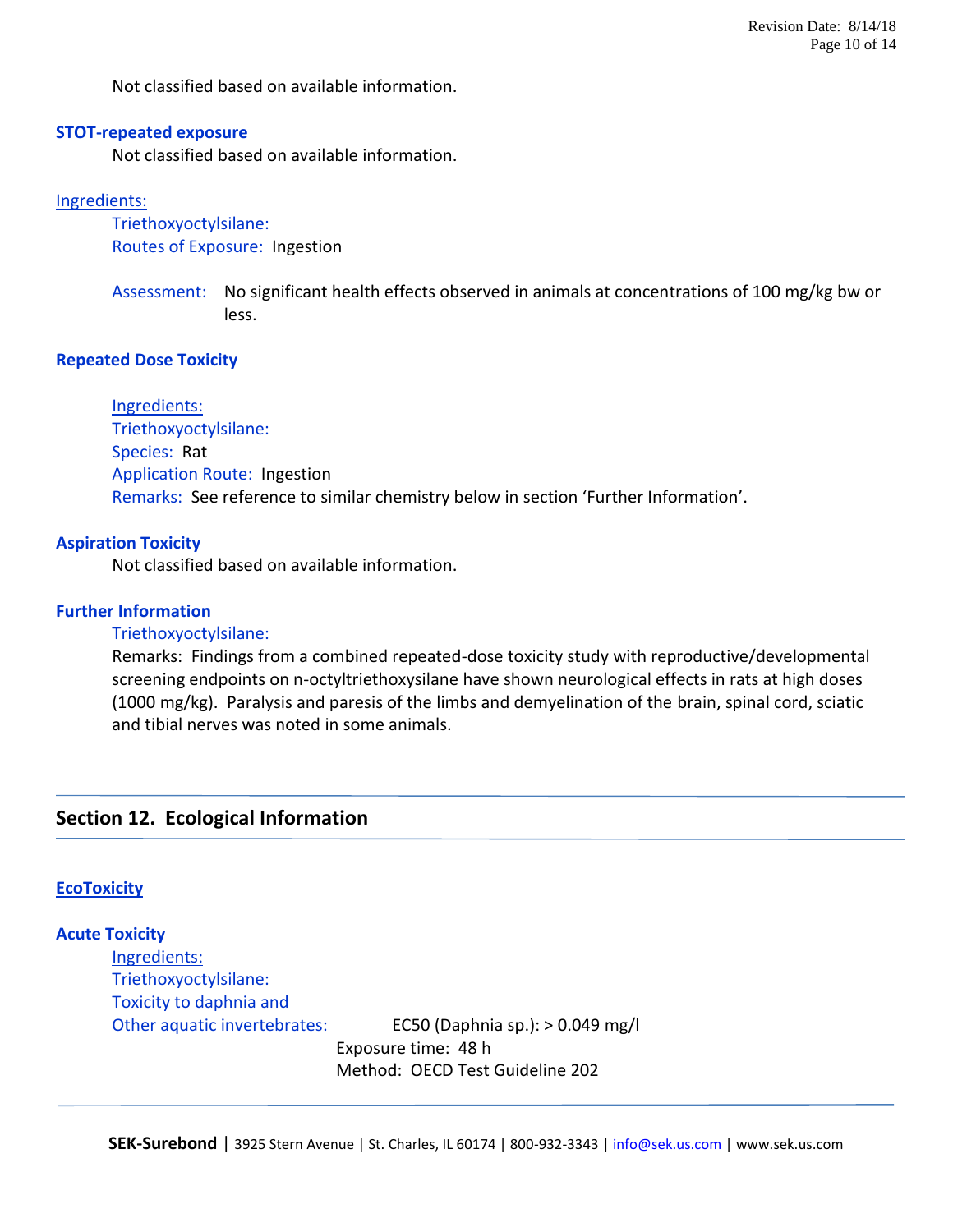|                                      | Remarks: No toxicity at the limit of solubility                                                                                                                                       |
|--------------------------------------|---------------------------------------------------------------------------------------------------------------------------------------------------------------------------------------|
| Toxicity to algae:                   | ErC50 (Pseudokirchneriella subcapitata (green algae)):<br>$> 0.13$ mg/l<br>Exposure time: 72 h<br>Method: OECD Test Guideline 201<br>Remarks: No toxicity at the limit of solubility. |
| <b>Persistence and degradability</b> |                                                                                                                                                                                       |
| Ingredients:                         |                                                                                                                                                                                       |
| Triethoxyoctylsilane:                |                                                                                                                                                                                       |
| Biodegradability:                    | Result: Not readily biodegradable.<br>Biodegradation: 31.5 %                                                                                                                          |
|                                      | Method: OECD Test Guideline 301D                                                                                                                                                      |
|                                      | Remarks: Based on test data                                                                                                                                                           |
| <b>Bioaccumulative potential</b>     |                                                                                                                                                                                       |
| Ingredients:                         |                                                                                                                                                                                       |
| Triethoxyoctylsilane:                |                                                                                                                                                                                       |
| <b>Partition coefficient:</b>        |                                                                                                                                                                                       |
| noctanol/water:                      | log Pow: 6.41<br>Method: OECD Test Guideline 117                                                                                                                                      |
| <b>Mobility in soil</b>              |                                                                                                                                                                                       |
| No data available                    |                                                                                                                                                                                       |
| <b>Other adverse effects</b>         |                                                                                                                                                                                       |
| No data available                    |                                                                                                                                                                                       |

# **Section 13. Disposal Considerations**

| <b>Disposal methods</b><br><b>Resource Conservation and</b><br><b>Recovery Act (RCRA):</b> | When a decision is made to discard this material as supplied, it is<br>classified as a RCRA hazardous waste.                     |
|--------------------------------------------------------------------------------------------|----------------------------------------------------------------------------------------------------------------------------------|
| Waste Code:                                                                                | D003: Reactivity                                                                                                                 |
| Waste from residues:                                                                       | Dispose of in accordance with local regulations.                                                                                 |
| <b>Contaminated Packaging:</b>                                                             | Dispose of as unused product. Empty containers should be taken to an<br>approved wasted handling site for recycling or disposal. |

# **Section 14. Transport Information**

**SEK-Surebond** | 3925 Stern Avenue | St. Charles, IL 60174 | 800-932-3343 | [info@sek.us.com](mailto:info@sek.us.com) | www.sek.us.com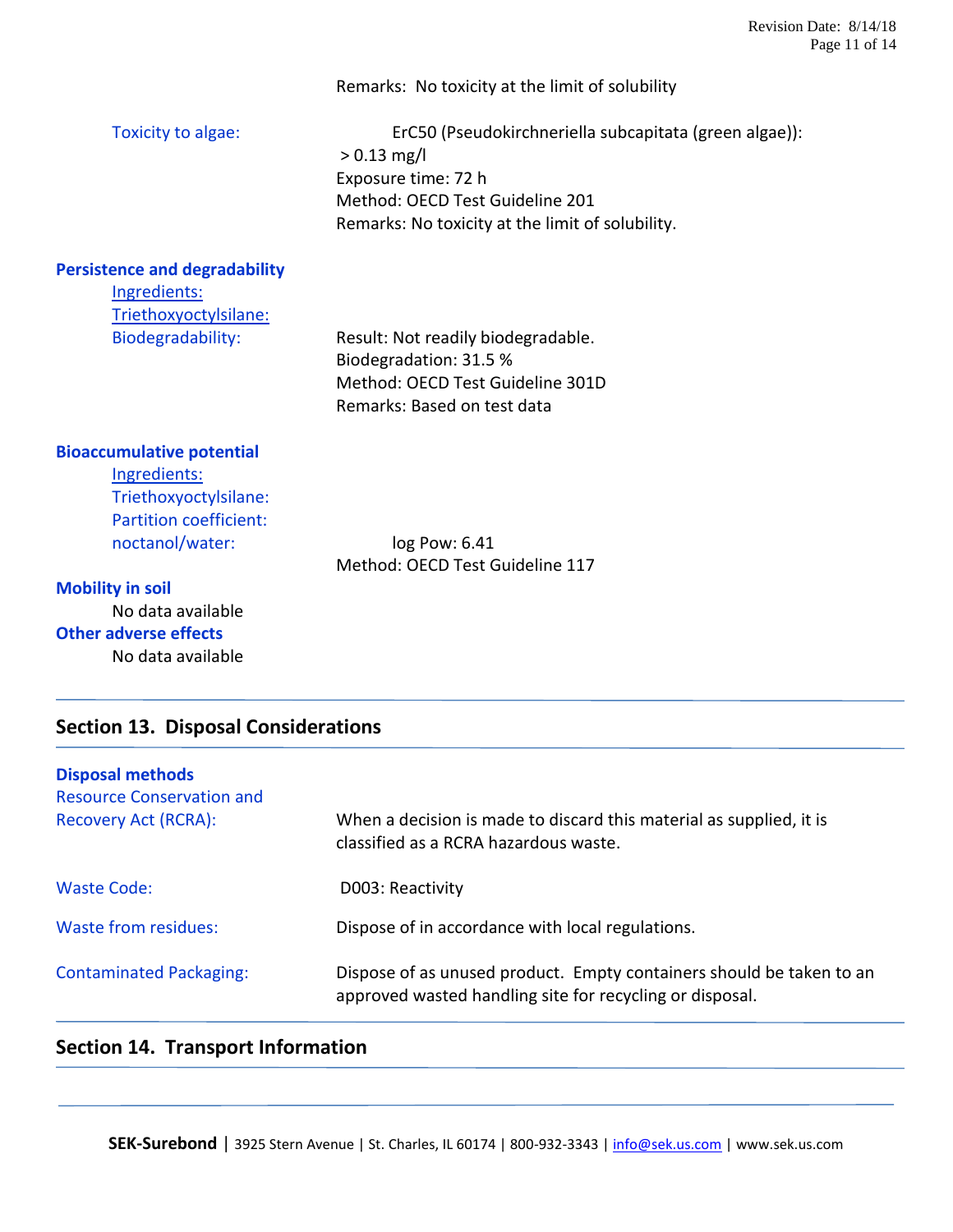# **International Regulation UNRTDG** Not regulated as a dangerous good

#### **IATA-DGR**

Not regulated as a dangerous good Remarks : VENTED PACKAGES ARE FORBIDDEN FOR AIR TRANSPORT.

# **IMDG-Code**

Not regulated as a dangerous good

#### **Domestic regulation**

#### **49 CFR**

Not regulated as a dangerous good

# **Section 15. Regulatory Information**

#### **EPCRA- Emergency Planning and Community Right-to-Know**

| <b>SARA 311/312 Hazards:</b> | <b>Acute Health Hazard</b>                                                                                                                                                              |
|------------------------------|-----------------------------------------------------------------------------------------------------------------------------------------------------------------------------------------|
| <b>SARA 302:</b>             | No chemicals in this material are subject to the reporting requirements of SARA<br>Title III, Section 302.                                                                              |
| <b>SARA 313:</b>             | This material does not contain any chemical components with known CAS<br>numbers that exceed the threshold (De Minimis) reporting levels established by<br>SARA Title III, Section 313. |

#### **US State Regulations**

| <b>Pennsylvania Right to Know</b>  |                 |           |
|------------------------------------|-----------------|-----------|
| Water                              | 7732-18-5       | >90%      |
| Dimethyl, Methylhydrogen Siloxane, |                 |           |
| Trimethylsiloxy-terminated         | 68037-59-2      | $2 - 4%$  |
| Triethoxyoctylsilane               | 2943-75-1       | $2 - 4%$  |
| <b>New Jersey Right to Know</b>    |                 |           |
| Water                              | 7732-18-5       | >90%      |
| Dimethyl, Methylhydrogen Siloxane, |                 |           |
| Trimethylsiloxy-terminated         | 68037-59-2      | $2 - 4%$  |
| Triethoxyoctylsilane               | 2943-75-1       | $2 - 4 %$ |
| Polyethylene oxide lauryl ether    | $9002 - 92 - 0$ | < 1.0 %   |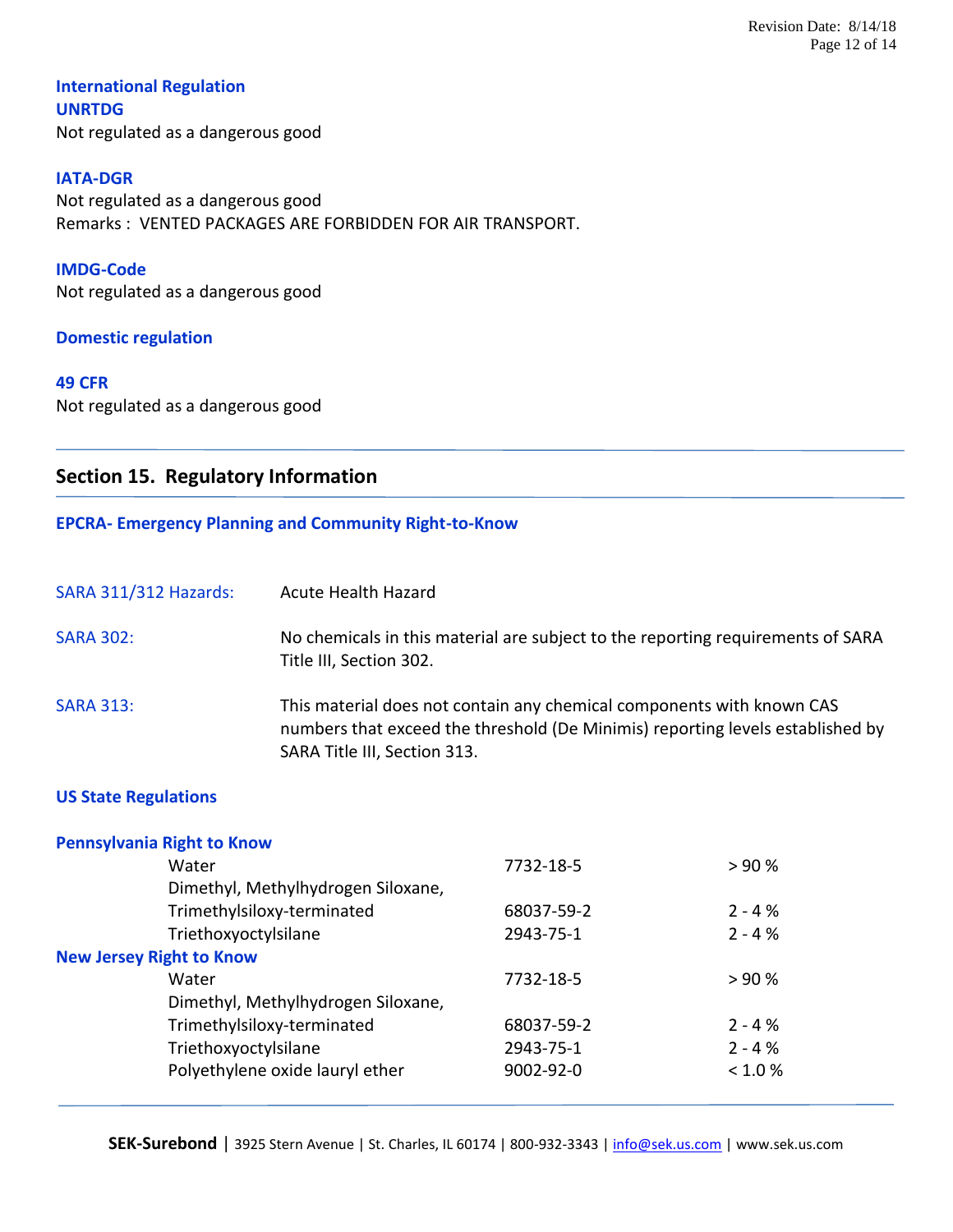# **California PROP 65**

WARNING: This product can expose you to methyl alcohol, which is known to the State of California to cause birth defects or other reproductive harm. For more information go to [www.P65Warnings.ca.gov.](http://www.p65warnings.ca.gov/)

# **The ingredients of this product are reported in the following inventories:**

| NZI <sub>OC</sub> : | All ingredients listed or exempt.                           |
|---------------------|-------------------------------------------------------------|
| <b>REACH:</b>       | All ingredients (pre-) registered or exempt.                |
| <b>TSCA:</b>        | All chemical substances in this material are included on or |
|                     | exempted from listing on the TSCA Inventory of Chemical     |
|                     | Substances.                                                 |
| AICS:               | All ingredients listed or exempt.                           |
| <b>IECSC:</b>       | All ingredients listed or exempt.                           |
| <b>KECI:</b>        | All ingredients listed, exempt or notified.                 |
| PICCS:              | All ingredients listed or exempt.                           |
| DSL:                | All ingredients listed or exempt.                           |
|                     |                                                             |

#### **Inventories**

AICS (Australia), DSL (Canada), IECSC (China), REACH (European Union), ENCS (Japan), ISHL (Japan), KECI (Korea), NZIoC (New Zealand), PICCS (Philippines), TSCA (USA)

# **Section 16. Other Information**

## **Full text of other abbreviations:**

| ACGIH:            | USA. ACIH Threshold Limit Values (TLV)                                                       |
|-------------------|----------------------------------------------------------------------------------------------|
| <b>NIOSH REL:</b> | USA. NIOSH Recommended Exposure Limits                                                       |
| OSHA Z-1:         | USA. Occupational Exposure Limits (OSHA) - Table z-1 Limits for Air Contaminants             |
| ACGIH/STEL:       | Short-term exposure limit                                                                    |
| NIOSH REL/TWA:    | Time-weighted average concentration for up to a 10-hour workday during a 40-hour<br>workweek |
| OSHA Z-1/TWA:     | 8-hour time weighted average                                                                 |
| STOT:             | Specific target organ toxicity                                                               |

**Date of Issue/Date of Revision:** 8/14/18

#### **Notice to Reader**

**THE INFORMATION IN THIS SAFETY DATA SHEET (SDS) WAS OBTAINED FROM SOURCES WHICH WE BELIEVE ARE RELIABLE. HOWEVER, THE INFORMATION IS PROVIDED WITHOUT ANY WARRANTY, EXPRESSED OR IMPLIED REGARDING ITS CORRECTNESS OR ACCURACY. SOME INFORMATION PRESENTED AND CONCLUSIONS DRAWN HEREIN ARE FROM SOURCES OTHER THAN DIRECT TEST DATA ON THE SUBSTANCE ITSELF. THIS SDS WAS PREPARED AND IS TO BE USED ONLY FOR THIS PRODUCT. IF THE PRODUCT IS USED AS A COMPONENT IN ANOTHER PRODUCT, THIS SDS INFORMATION MAY NOT BE APPLICABLE. USERS SHOULD MAKE THEIR OWN INVESTIGATIONS TO DETERMINE THE SUITABILITY OF THE INFORMATION OR PRODUCTS**